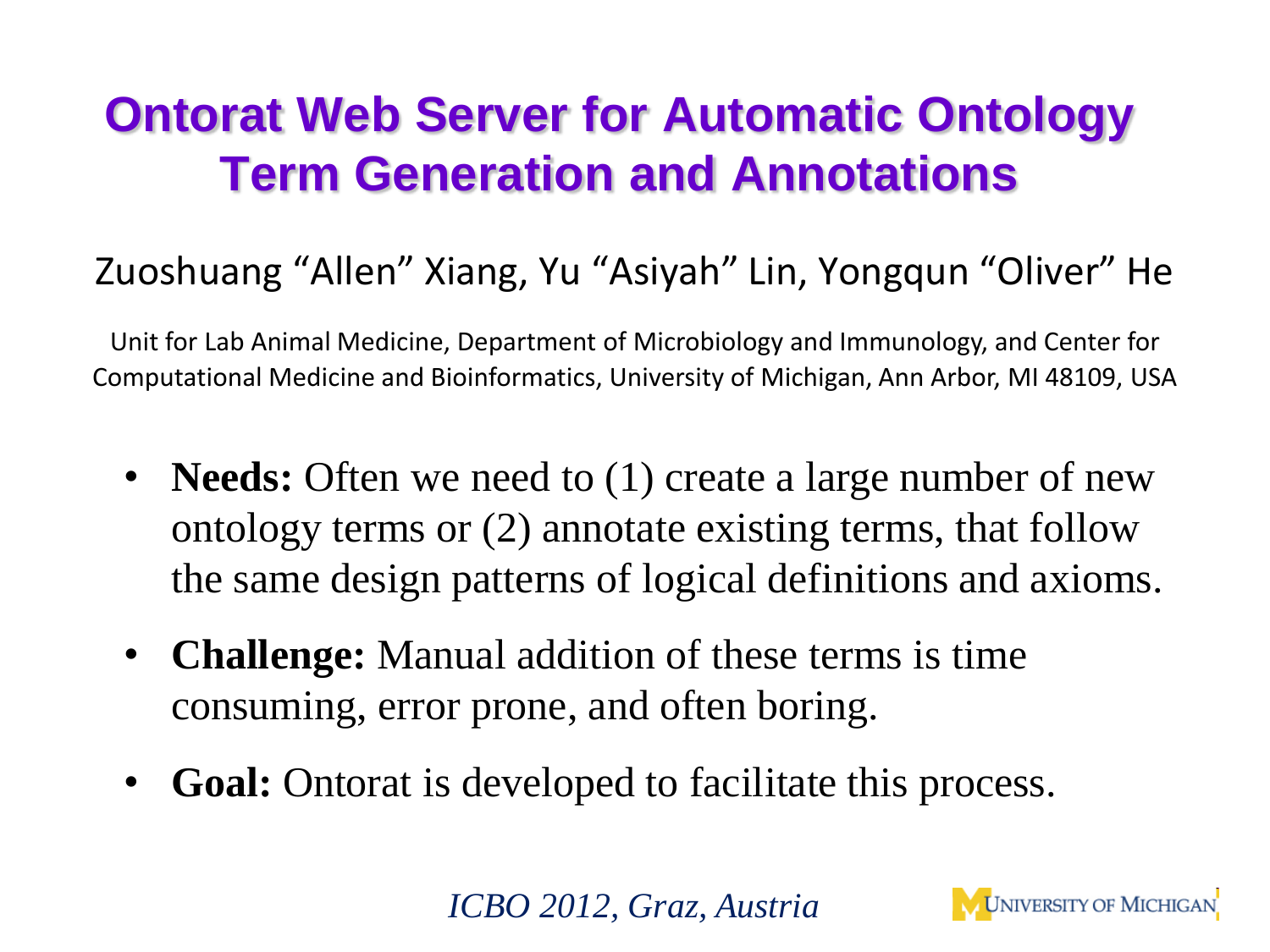# **Ontorat Design and Implementation**

#### Development Strategy:

- Developed based on Ontology Design Patterns
- Inspired by OBI Quick Term Templates (QTT)
- Implement OBI QTT procedure
- No RDF store used
- Web-based user interface

#### Needs Three Parts for Execution:

- 1) Target ontology  $\rightarrow$  to avoid ID duplication
- 2) Input data file: Excel or tab-delimited text form
- 3) Setting scripts  $\rightarrow$  use Manchester OWL Syntax (note: settings can be stored and reused)

#### Output Results:

- OWL or Manchester syntax output file
- Can be imported/merged to target ontology using Protege-OWL editor http://ontorat.hegroup.org

#### Ontorat Web Interface:

| Load settings from an Ontorat setting file (optional):                                                         |                                                                                                                                                                                              |                                       |     |  |
|----------------------------------------------------------------------------------------------------------------|----------------------------------------------------------------------------------------------------------------------------------------------------------------------------------------------|---------------------------------------|-----|--|
| Online URL: http://ontorat.hegroup.org/examples/eg1 settings.td                                                |                                                                                                                                                                                              |                                       |     |  |
| Or file upload:                                                                                                |                                                                                                                                                                                              | <b>Browse</b>                         |     |  |
| Load Settings File                                                                                             | Reset                                                                                                                                                                                        |                                       |     |  |
|                                                                                                                |                                                                                                                                                                                              |                                       |     |  |
| Manually generate Ontorat settings from web form:                                                              |                                                                                                                                                                                              |                                       |     |  |
| (1) Specify target OWL file (RDF /XML format):                                                                 |                                                                                                                                                                                              |                                       |     |  |
| Online URL: http://ontorat.hegroup.org/examplesivo.owl                                                         |                                                                                                                                                                                              |                                       |     |  |
| Or: File upload:                                                                                               |                                                                                                                                                                                              | Browse                                |     |  |
|                                                                                                                | (2) Specify input data file (Only Excel file (.xls, .xlsx) or tab-delimited text file (.txt) is accepted):                                                                                   |                                       |     |  |
| Online URL: http://ontorat.hegroup.org/examples/eg1_data_file.xlsx                                             |                                                                                                                                                                                              |                                       |     |  |
| Or: File upload:                                                                                               |                                                                                                                                                                                              | Browse                                |     |  |
| Actual data starts from row: 2                                                                                 |                                                                                                                                                                                              |                                       |     |  |
| (3) Purpose: New axioms will be used to:                                                                       |                                                                                                                                                                                              |                                       |     |  |
| generate new classes                                                                                           |                                                                                                                                                                                              |                                       |     |  |
| (4) Annotations (use comma to separate annotations):                                                           |                                                                                                                                                                                              |                                       |     |  |
| column A - as label                                                                                            | - Add annotaion                                                                                                                                                                              |                                       |     |  |
|                                                                                                                | Note: All the listed annotation terms will be recognized in Ontorat, so no need to add them to Section 7 again.                                                                              |                                       |     |  |
| 'label' "{\$columnA} ({\$columnB})",                                                                           |                                                                                                                                                                                              |                                       |     |  |
| seeklso' "{\$columnB}",                                                                                        |                                                                                                                                                                                              |                                       |     |  |
| seeAlso' "violinID:(\$columno)"                                                                                |                                                                                                                                                                                              |                                       |     |  |
|                                                                                                                |                                                                                                                                                                                              |                                       |     |  |
| (5) Equivalent classes (use comma to separate classes):                                                        |                                                                                                                                                                                              |                                       |     |  |
|                                                                                                                |                                                                                                                                                                                              |                                       |     |  |
|                                                                                                                |                                                                                                                                                                                              |                                       |     |  |
| (6) Superclasses (use comma to separate classes):<br>column A - as full or partial term URI - Add parent class |                                                                                                                                                                                              |                                       |     |  |
| <http: (\$columnd)="" obo="" pur.obolibrary.og="">,</http:>                                                    |                                                                                                                                                                                              |                                       |     |  |
|                                                                                                                | vaccine immunization against microbe' some <http: (\$column<="" ncbitaxon="" obo="" pur.obolibrary.og="" td=""><td></td><td></td><td></td></http:>                                           |                                       |     |  |
|                                                                                                                | vaccine immunization for host' some <http: (\$columnh)="" ncbitaxon="" obo="" pur.obolibrary.og="">,<br/>bearer of' some <http: (\$columnl)="" obo="" pur.obolibrary.og="">,</http:></http:> |                                       |     |  |
| is manufactured by' some ((\$columnN))                                                                         |                                                                                                                                                                                              |                                       |     |  |
|                                                                                                                |                                                                                                                                                                                              |                                       |     |  |
|                                                                                                                | (7) Terms used to define anntoations, equivalent classes, and superclasses (one line per term):                                                                                              |                                       |     |  |
|                                                                                                                | Examples: rdfs:label.jiao:preferredTerm.jiao:definition.jiao:alternative.term.                                                                                                               |                                       |     |  |
| $\overline{\phantom{a}}$<br>Class                                                                              |                                                                                                                                                                                              | has URI http://pur.obolibrary.og/obo/ | Add |  |
| AnnotationProperty:                                                                                            |                                                                                                                                                                                              |                                       |     |  |
| Class:                                                                                                         |                                                                                                                                                                                              |                                       |     |  |
| ObjectProperty:                                                                                                | 'is manufactured by': < http://purl.obolibrary.org/obo/OBI 0000304>                                                                                                                          |                                       |     |  |
|                                                                                                                | bearer of': <http: bearer="" obo="" of="" purl.obolibrary.org=""><br/>vaccine immunization for host': <http: 0001243="" obo="" pur.obolibrary.og="" vo=""></http:></http:>                   |                                       |     |  |
|                                                                                                                | vaccine immunization against microbe': <http: 0003355="" obo="" pur.obolibrary.og="" v0=""></http:>                                                                                          |                                       |     |  |
| DataProperty:                                                                                                  |                                                                                                                                                                                              |                                       |     |  |
|                                                                                                                |                                                                                                                                                                                              |                                       |     |  |
| (8) Term URIs:                                                                                                 |                                                                                                                                                                                              |                                       |     |  |
| Start with http://pur.obolibrary.og/obo/                                                                       |                                                                                                                                                                                              |                                       |     |  |
| (9) Auto-generated term ID:                                                                                    |                                                                                                                                                                                              |                                       |     |  |
| Prefix VO                                                                                                      | number of digits: 7   start from 1                                                                                                                                                           |                                       |     |  |